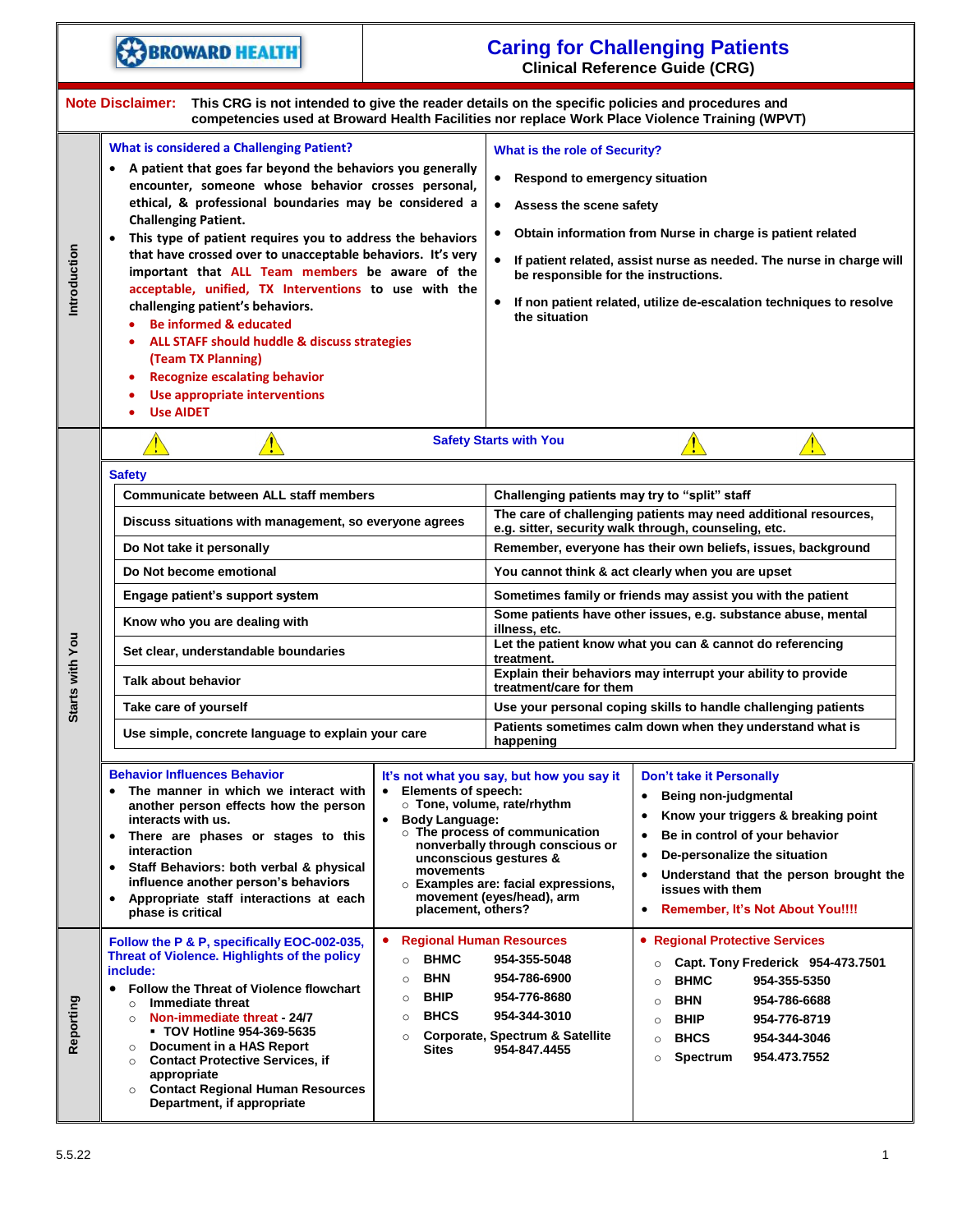

# **Caring for Challenging Patients Clinical Reference Guide (CRG)**

## **Phases of Escalating Behaviors**

#### **1. Anxiety Phase**

- **May be shown as:**
- o **Drawing people into a power struggle**
- o **Energy changes**
- o **Fidgeting**
- o **Sudden changes in affect**
- o **Verbal or conversational changes**

#### **2. Resistance Phase**

- **Identify signs that the patient is escalating into possible behavioral crisis**
	- o **Beginning of loss of control**
	- o **Challenging**
	- o **Change in tone & volume of voice**
	- o **Increasing physical activity**
- o **Increasing resistance to requests**
- o **Loud self-talk**
- o **Questioning**
- o **Refusal**
- o **Swearing to self**
- **Note: If the patient's behavior is frequently in this escalating phase, a Team Treatment Planning is suggested to prevent further escalation!!!!!**

#### **3. Combative Phase**

- **Crisis (Risk of harm to self, others, or environment, or seriously disruptive behavior)**
	- o **Explosive behavior**
	- o **Hurting self**
	- o **Kicking, hitting, scratching, choking, biting**
	- o **Physical aggression to self or others**
	- o **Swearing at people**
	- o **Threats of aggression**
	- o **Using objects to hurt self or others**
	- o **Using threatening gestures to others or self**

#### **Staff Interventions**

#### **1. Acknowledge Behavior; Be Supportive,**

- **Modify environment to meet needs**
	- o **Be empathetic**
	- o **Encourage talking**
	- o **Educate on the care process**
	- o **Increase positive feedback, offer choices**
	- o **Use calming approaches for self & patient, e.g. deep breathing**
	- o **Use distraction & environmental accommodation, e.g. reduce noise stimuli, increase personal space**
- **Examples**
	- o *"Mr. Williams is there something I can assist you with?"*
	- o *"Ms. Johnson let's discuss your treatment so we can clarify any questions"*
	- o *"Mr. Smith, I have placed a call to the doctor & I'll let you know when he calls back"*
	- o *"Ms. Hendricks why don't we discuss your discharge plans with your family"*

#### **2. Be Directive**

- **(Use verbal direction & modeling), continue to modify environment to meet needs & ensure safety)**
	- o **Describe what you see, not your interpretation of it**
	- o **If the patient is able to communicate verbally, identify his/her major feeling state (angry, frustrated, anxious) provide answers to questions, state facts, ask short clear questions**
	- **For a non-verbal patient, adjust responses to him/her**
	- o **Reassure, discuss past successes, show understanding**
	- o **Use verbal intervention techniques, set limits, remember distance. Use visual aids, if helpful**

#### • **Examples**

- o *"Mr. Williams please stop shouting. It's disturbing others. I will call the Doctor when you have calmed down."*
- o *"John we can discuss your medications when you stop screaming at staff. If this behavior continues, we will notify your physician.*
- o *"Mr. Smith, "I have explained your ordered medications, the times are written on your board. Your behavior is preventing staff from providing you care."*
- o *"Ms. Hendricks, if you continue to scream at staff, use racial slurs & swear loudly, security will be contacted."*
- o *"Tammy your team including your doctor will meet to discuss how your behavior is affecting your treatment and care."*

#### **3. Use Safety Strategies**

- **Phone 9-1-1 for off sites**
	- o **Ensure your own safety, safety of others and safety of the individual**
	- o **Everyone should agree on a plan for what happens at the time of a crisis and the follow-up**
	- o **Get assistance to keep safe**
	- o **Remove potentially harmful objects**
	- o **Use clear, short, clam and slow statements**
	- o **Use personal space and supportive body position**
	- o **Use violence response strategies**
	- o **Reassure the patient that they are safe and you are there to help.**

# Phases of Escalating Behaviors & Staff Interventions **Phases of Escalating Behaviors & Staff Interventions**